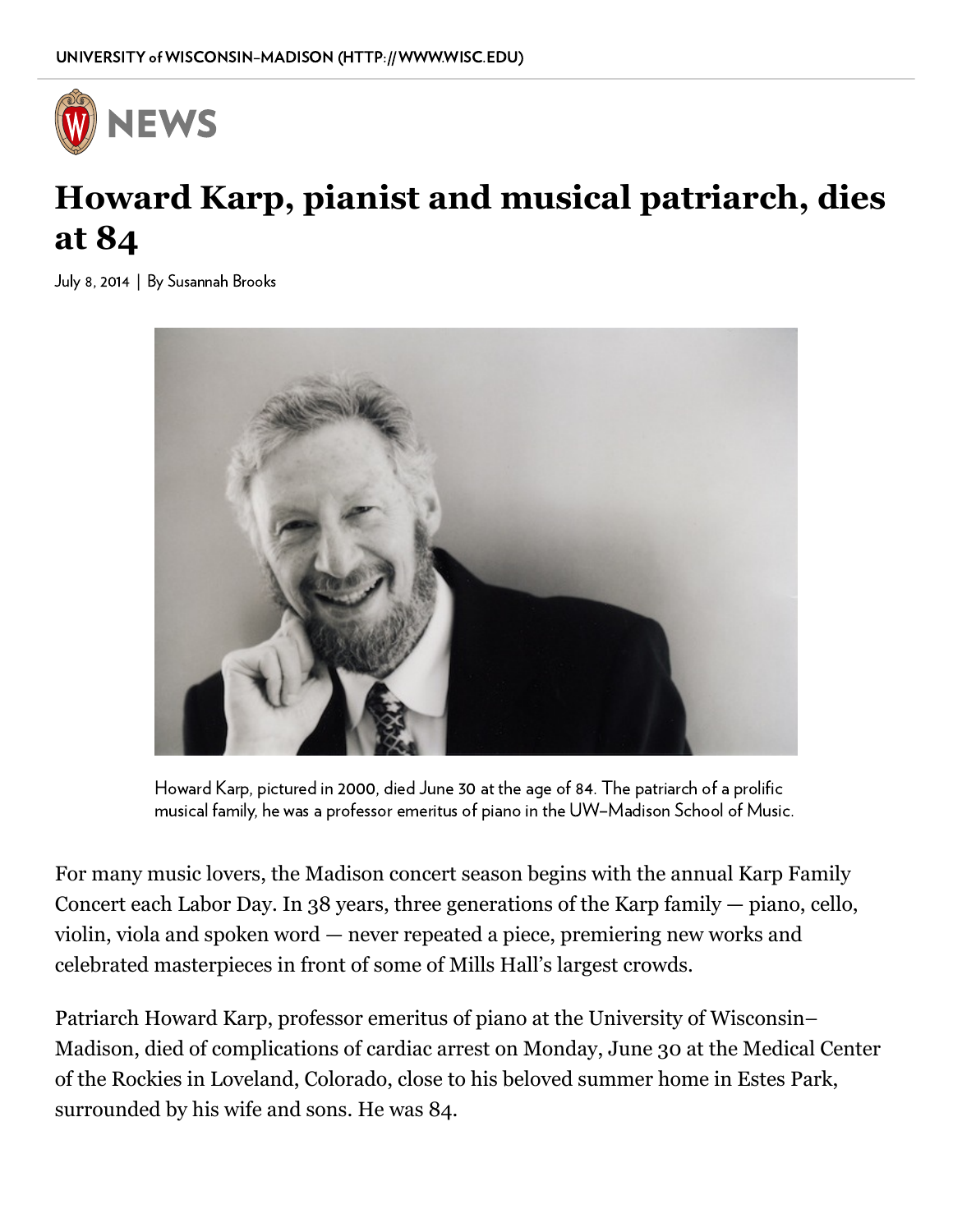"Howard Karp was an inspirational presence as both an educator and performer," says Susan Cook [\(http://www.music.wisc.edu/faculty/bio?faculty\\_id=17\),](http://www.music.wisc.edu/faculty/bio?faculty_id=17) director of the UW School of Music (http://www.music.wisc.edu/). "He taught generations of students and helped make the Wisconsin Idea international by recruiting pianists worldwide. His influence continues to shape the School of Music and its mission."



"He was an incredible listener to sound . . . a detail man, insisting on attention not only to each note in its place, but that the spirit and soul of the music shone in every moment," says former student Bill Lutes. Photo: Katrin Talbot

Bill Lutes, a former student who became a colleague and close friend, first heard Karp's "utterly astonishing, fearless" performances as a high school student in Kentucky.

"He was an incredible listener to sound . . . a detail man, insisting on attention not only to each note in its place, but that the spirit and soul of the music shone in every moment," says Lutes.

**Read more of Bill Lutes' [rememberance of Howard Karp.](http://www.news.wisc.edu/22972)** (http://www.news.wisc.edu/22972)

Born in Chicago on October 12, 1929,

Howard Karp did not consider himself a particularly promising musician at first.

"I wasn't very good as a child," he said in a 1994 Isthmus interview. "I really didn't enjoy it. I had a teacher who was very strict, and he wouldn't let me play any pieces, just technic" endless finger exercises meant to discipline and condition a pianist's hands.

"Even if I hated a student," Karp said with a laugh, "I wouldn't give them that stuff."

At Oberlin Conservatory of Music, studying with highly regarded teacher Jack Radunsky, Karp struck up a romance with a classmate named Frances Reiche. The two were married for 62 years, becoming life partners and musical collaborators.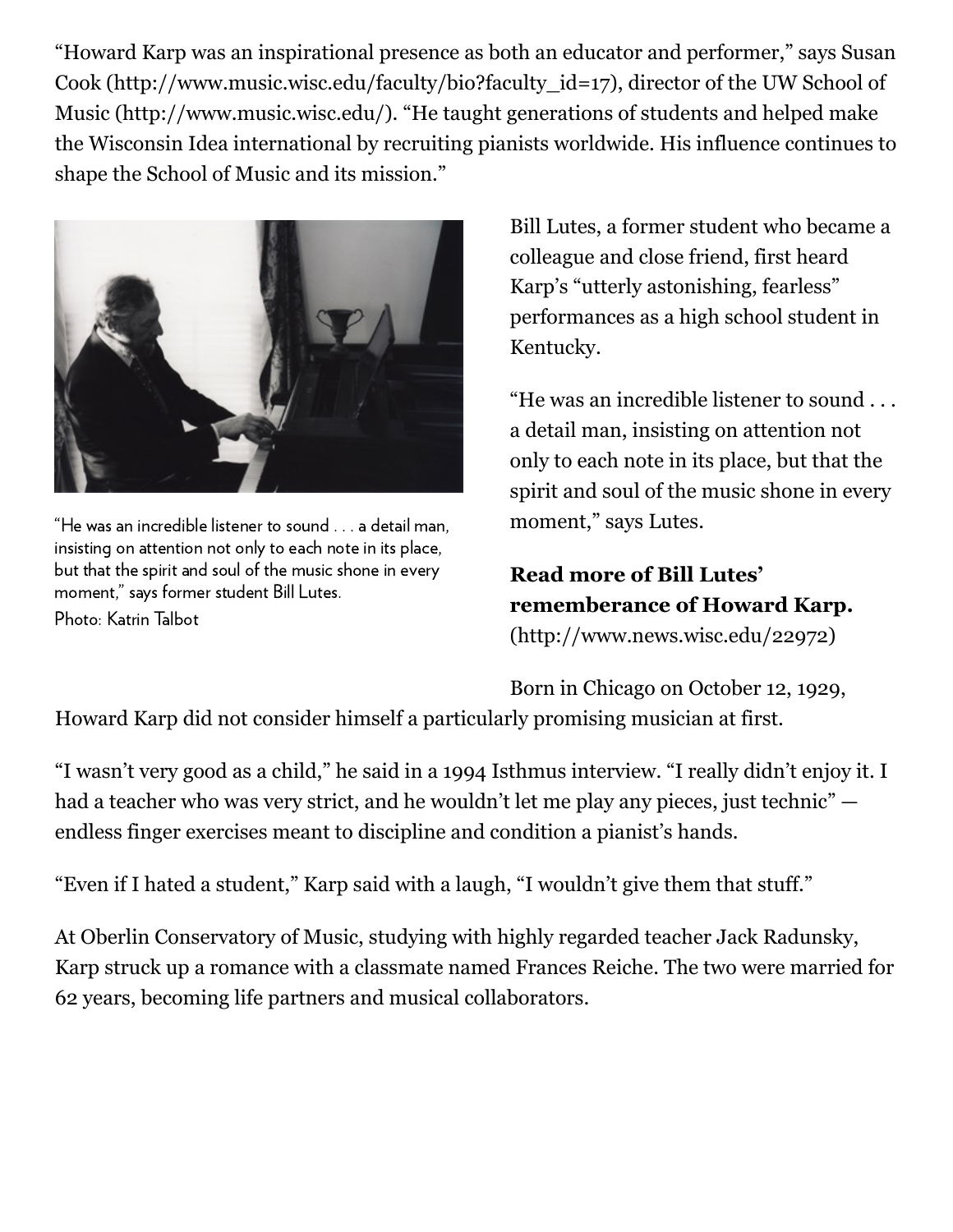

In a review of their four-disk recording "Howard and Frances Karp, Pianists: Concert Performances from a Half-Century of Music-Making," former Capital Times music critic Jacob Stockinger wrote, "You won't find a longer-lived partnership or a better melding of heart, mind, and fingers."

The Karps moved on to Juilliard, where Howard studied with Rosina Lhevinne. His studies continued at the Akademie für Musik in Vienna (as a Fulbright Scholar) and in Positano, Italy, studying Beethoven with Wilhelm Kempff.

Returning to the United States, he taught at the University of Kentucky before securing a full professorship at the highly regarded Music School of the University of Illinois at Urbana-Champaign. As a performer, Karp won acclaim for solo and chamber music recitals throughout United States and Europe. In addition, he maintained an active performance schedule as soloist with American and European symphony orchestras.

"Howard Karp was an inspirational presence as both an educator and performer … His influence continues to shape the School of Music and its mission."

— Susan Cook

Karp's 1972 arrival in Madison meant giving up a prestigious position in a well-developed program. But the "greater needs" of the smaller, still-growing UW School of Music posed an exciting challenge. He never regretted the move, particularly because of the presence of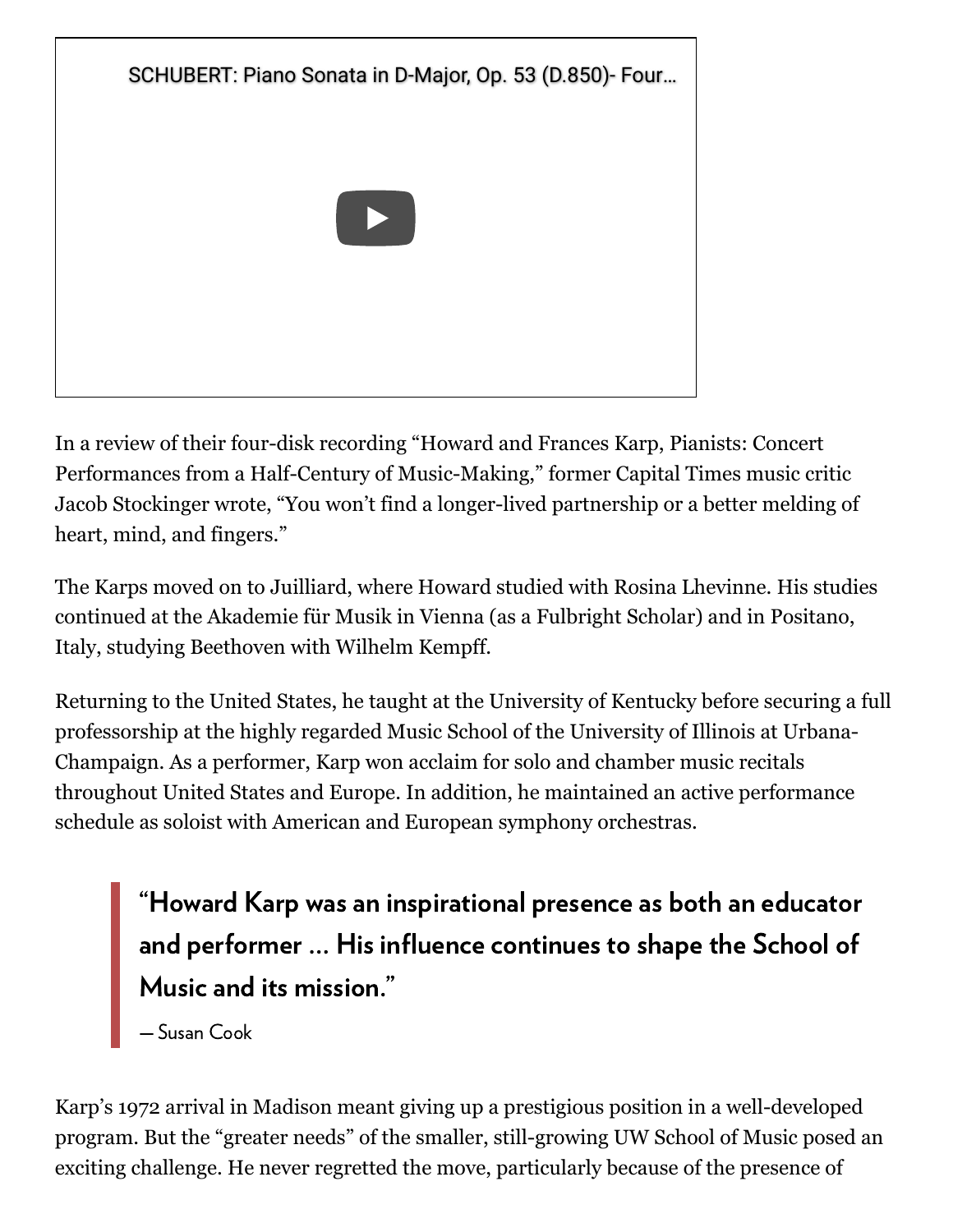artists such as pianist Gunnar Johansen and the Pro Arte Quartet.

When cellist son Parry Karp [\(http://www.music.wisc.edu/faculty/bio?faculty\\_id=38\)](http://www.music.wisc.edu/faculty/bio?faculty_id=38) joined the Pro Arte in 1976, the family cemented their legacy in Madison's musical community. Though the Karp Family Concerts displayed world-class collaboration, they always held more than a touch of an evening musicale at home: simply making music with much-loved people and repertoire.

Endless chamber combinations included fellow Pro Arte members, physician/scientistviolinist/pianist son Christopher and Parry's poet/photographer-violist wife Katrin Talbot, premieres by composer-performers such as Joel Hoffman, and even readings from granddaughters Isabel, Natasha and Ariana.

"It was not only a feast of music, but a feast of love: for the music and for each other, and for the community," says Lutes. "It was a gift that the Karps have continued to give each year, to our everlasting gratitude."

## "After a concert in which he'd played a sublime Schubert sonata, he smiled, shrugged and said, 'I'm just a plodding workman.' Though the self-deprecation was good humored, the humility was genuine."

— Bill Lutes

Howard Karp's enthusiasm for life extended well beyond music. Colleague Marc Fink [\(http://music.wisc.edu/faculty/bio?faculty\\_id=31\)](http://music.wisc.edu/faculty/bio?faculty_id=31) recalls how Karp's legendary memory included the batting averages of the entire 1945 Chicago Cubs squad — the last Cubs team to make it to the World Series. Lutes describes Karp's ability to identify any tree or shrub with its Latin scientific name, and of his delight — in a May letter from Colorado — at watching a "pygmy nuthatch going down the trunk of a Ponderosa pine head first."

Above all, friends and colleagues remember Karp's humanity: always stretching a lesson as long as it would go to keep the momentum intact; always downplaying a tremendous performance with characteristic humility.

"After a concert in which he'd played a sublime Schubert sonata, he smiled, shrugged and said, 'I'm just a plodding workman,'" recalls Lutes. "Though the self-deprecation was good humored, the humility was genuine. And so was the message: to play this kind of music, at this level, one had to give and give and give to the work, with unswerving devotion."